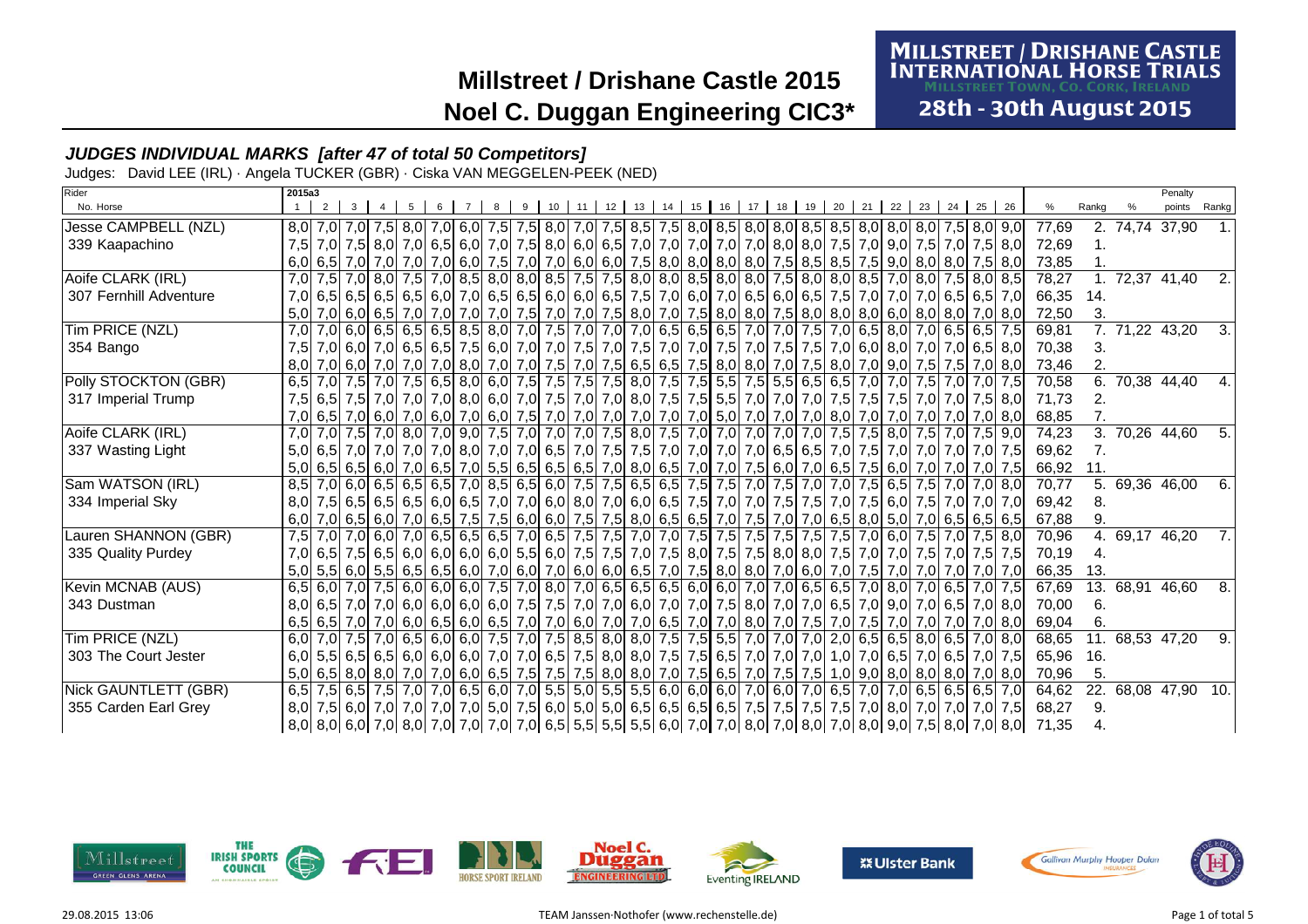## **MILLSTREET / DRISHANE CASTLE<br>INTERNATIONAL HORSE TRIALS**

28th - 30th August 2015

### **JUDGES INDIVIDUAL MARKS [after 47 of total 50 Competitors]**

Judges: David LEE (IRL) · Angela TUCKER (GBR) · Ciska VAN MEGGELEN-PEEK (NED)

| Rider                  | 2015a3           |   |  |                                                                                                                             |  |   |                 |    |        |    |                 |    |    |    |    |    |    |    |    |       |    |           |       |          | Penalty                   |       |
|------------------------|------------------|---|--|-----------------------------------------------------------------------------------------------------------------------------|--|---|-----------------|----|--------|----|-----------------|----|----|----|----|----|----|----|----|-------|----|-----------|-------|----------|---------------------------|-------|
| No. Horse              |                  | 2 |  |                                                                                                                             |  | 9 | 10 <sup>°</sup> | 11 | 12  13 | 14 | 15 <sup>1</sup> | 16 | 17 | 18 | 19 | 20 | 21 | 22 | 23 | 24 25 | 26 |           | Rankg |          | points                    | Rankg |
| Sam WATSON (IRL)       |                  |   |  |                                                                                                                             |  |   |                 |    |        |    |                 |    |    |    |    |    |    |    |    |       |    | 69.81     |       | 7. 68.01 | 48,00                     | 11.1  |
| 305 Horseware Bushman  |                  |   |  | 7,5 6,5 7,0 6,5 7,0 6,5 6,0 6,0 7,0 7,0 6,5 7,0 6,5 7,0 7,0 6,5 7,0 6,5 7,0 6,0 7,5 6,5 7,0 6,0 6,5 6,5 6,6 6,6 7,5         |  |   |                 |    |        |    |                 |    |    |    |    |    |    |    |    |       |    | 66,73 12. |       |          |                           |       |
|                        |                  |   |  | 6,0 6,0 6,0 6,0 6,0 6,5 6,5 6,5 6,0 7,0 7,0 7,0 7,0 7,0 8,0 7,0 6,5 7,0 6,6 7,0 6,0 7,0 6,5 7,0 6,0 7,0 7,5 7,5 6,5 8,0     |  |   |                 |    |        |    |                 |    |    |    |    |    |    |    |    |       |    | 67,50 10. |       |          |                           |       |
| Sarah ENNIS (IRL)      |                  |   |  | 7,0 6,5 7,5 8,0 8,0 7,6 1,0 7,6 1,0 7,6 1,0 7,5 6,5 6,5 6,5 6,5 7,0 7,0 6,5 6,0 5,5 6,0 6,5 6,5 6,5 6,5 6,5 7,0 6,5 7,0     |  |   |                 |    |        |    |                 |    |    |    |    |    |    |    |    |       |    | 65.77     | 18.   |          | 67,88 48,20 12.           |       |
| 351 BLM Diamond Delux  |                  |   |  | 7,5 6,6 7,0 8,0 7,5 6,0 7,5 6,0 7,5 6,0 7,5 7,0 6,0 6,5 7,0 7,5 7,0 7,5 7,5 7,5 7,5 8,0 7,5 8,0 8,0 7,5 6,0 7,5             |  |   |                 |    |        |    |                 |    |    |    |    |    |    |    |    |       |    | 70.00     | 5.    |          |                           |       |
|                        |                  |   |  | 7,5 7,0 7,0 8,0 7,0 8,0 1,0 6,5 6,5 6,0 6,5 6,0 7,0 7,5 7,5 8,0 6,0 6,0 7,0 7,5 7,5 8,0 7,0 7,5 7,0 7,0 7,0 7,0 7,0 7,0     |  |   |                 |    |        |    |                 |    |    |    |    |    |    |    |    |       |    | 67,88     | 8.    |          |                           |       |
| Julie TEW (GBR)        |                  |   |  | 7,0 6,5 7,0 7,0 7,5 6,0 6,5 7,0 7,5 6,6 7,5 7,5 7,5 6,5 7,0 7,0 7,0 7,0 7,5 8,0 6,5 7,0 6,5 6,0 6,5 7,0 7,0 6,5 6,5 7,5     |  |   |                 |    |        |    |                 |    |    |    |    |    |    |    |    |       |    | 69,42     |       |          | 9. 67,37 48,90 13.        |       |
| 311 Simply Sox         |                  |   |  | 7,5 6,0 6,5 6,0 6,5 6,0 6,5 7,5 6,0 6,0 6,0 7,0 7,0 7,0 6,0 6,0 7,0 7,0 6,5 7,0 6,5 7,0 6,5 6,0 7,0 6,0 7,0 6,0 7,0 6,5 7,5 |  |   |                 |    |        |    |                 |    |    |    |    |    |    |    |    |       |    | 65.77     | 17.   |          |                           |       |
|                        |                  |   |  | 6,0 6,5 6,6 6,6 6,6 6,6 6,6 7,0 8,0 7,0 6,0 6,0 7,0 7,0 7,0 7,0 7,6 8,0 7,0 5,5 7,5 8,0 6,5 7,0 6,5 6,5 6,5 6,5 7,0         |  |   |                 |    |        |    |                 |    |    |    |    |    |    |    |    |       |    | 66,92 12. |       |          |                           |       |
| Blyth TAIT (NZL)       |                  |   |  | 7,0 6,5 7,0 7,0 7,0 6,5 6,7 8,0 6,5 7,0 7,5 6,5 8,5 7,5 8,0 7,5 7,0 6,0 7,5 6,5 6,5 4,0 7,0 7,0 7,0 7,5 6,5 7,5 8,0         |  |   |                 |    |        |    |                 |    |    |    |    |    |    |    |    |       |    | 69,23     | 10.   |          | 66,86 49,70 14.           |       |
| 301 Bear Necessity V   |                  |   |  | 6,0 6,5 6,5 6,5 6,5 6,5 6,5 7,5 6,0 6,0 6,6 6,6 7,5 6,0 7,6 6,0 7,0 6,0 6,5 6,5 7,0 7,0 7,0 7,0 6,5 6,5 7,0 6,5 6,5 7,5     |  |   |                 |    |        |    |                 |    |    |    |    |    |    |    |    |       |    | 65,00 19. |       |          |                           |       |
|                        |                  |   |  | 6,0 6,5 6,0 6,5 6,0 6,5 6,0 7,0 6,5 7,0 6,0 7,0 6,5 7,6 7,0 7,0 7,0 7,0 4,0 8,0 6,5 7,0 6,0 7,5 6,0 7,0 7,0 6,5 8,0         |  |   |                 |    |        |    |                 |    |    |    |    |    |    |    |    |       |    | 66,35 13. |       |          |                           |       |
| Nicky RONCORONI (GBR)  |                  |   |  | 7,5 6,5 7,0 6,5 7,0 6,5 7,0 6,5 8,0 7,5 7,0 7,5 7,0 7,5 7,6 7,5 4,0 5,0 7,0 6,0 7,0 6,0 7,0 7,0 7,0 7,0 7,0 7,0 6,5 7,0     |  |   |                 |    |        |    |                 |    |    |    |    |    |    |    |    |       |    |           |       |          | 68,65 12. 66,67 50,00 15. |       |
| 325 Watts Burn         |                  |   |  | 9,0 6,5 6,6 7,5 6,0 7,0 6,5 6,0 7,5 6,0 7,6 7,0 7,0 7,0 7,0 7,0 7,0 7,0 4,0 5,0 6,5 6,0 7,5 7,0 7,0 7,5 6,0 7,0 6,5 6,0 7,5 |  |   |                 |    |        |    |                 |    |    |    |    |    |    |    |    |       |    | 66,15 15. |       |          |                           |       |
|                        |                  |   |  | 7,5 7,0 6,0 6,0 6,0 6,0 5,5 6,5 7,0 7,0 7,0 7,0 7,0 7,0 8,0 6,0 4,0 6,0 7,0 6,5 6,0 6,0 6,5 6,0 7,0 6,5 6,6 7,0             |  |   |                 |    |        |    |                 |    |    |    |    |    |    |    |    |       |    | 65,19     | 16.   |          |                           |       |
| Elizabeth POWER (IRL)  |                  |   |  | 8,0 7,5 7,0 7,0 7,0 6,5 6,5 7,0 4,0 7,0 6,0 6,5 6,5 7,0 6,5 6,5 6,5 6,5 7,0 6,5 7,0 6,5 7,0 7,0 7,5 7,0 6,5 6,5 7,0         |  |   |                 |    |        |    |                 |    |    |    |    |    |    |    |    |       |    | 66,73     |       |          | 14. 65,58 51,60 16.       |       |
| 338 September Bliss    |                  |   |  |                                                                                                                             |  |   |                 |    |        |    |                 |    |    |    |    |    |    |    |    |       |    | 64,62 20. |       |          |                           |       |
|                        |                  |   |  | 6,0 7,0 6,5 7,0 6,5 7,0 6,5 6,5 7,0 4,0 6,5 6,0 6,0 7,0 6,0 6,0 7,0 6,0 7,0 6,5 7,0 6,5 7,0 6,5 7,0 7,0 7,0 7,0 7,0 7,0 7,5 |  |   |                 |    |        |    |                 |    |    |    |    |    |    |    |    |       |    | 65,38 15. |       |          |                           |       |
| Patricia RYAN (IRL)    |                  |   |  | 6,5 7,0 7,5 7,5 6,5 6,0 8,0 8,5 7,5 7,5 7,0 7,0 6,5 6,5 6,5 6,0 6,5 5,0 5,5 4,0 6,0 6,5 7,0 6,0 6,0 7,0                     |  |   |                 |    |        |    |                 |    |    |    |    |    |    |    |    |       |    |           |       |          | 65,96 17. 65,13 52,30 17. |       |
| 349 Tullineaskey Hi Ho | 7.5 <sub>1</sub> |   |  | 7,0 7,0 6,5 6,5 6,6 6,6 6,0 8,0 7,0 7,0 7,0 6,5 7,0 7,5 7,0 7,0 4,0 7,0 4,0 5,0 5,0 6,5 8,0 7,0 6,5 7,0 7,5                 |  |   |                 |    |        |    |                 |    |    |    |    |    |    |    |    |       |    | 66.54 13. |       |          |                           |       |
|                        |                  |   |  | 6,0 6,0 6,0 6,0 6,0 6,0 6,0 6,0 7,0 6,0 7,0 6,0 7,0 6,5 6,0 6,5 6,0 6,0 4,0 5,0 5,0 6,0 7,0 6,5 6,0 6,0 7,0                 |  |   |                 |    |        |    |                 |    |    |    |    |    |    |    |    |       |    | 62,88 23. |       |          |                           |       |
| Julie TEW (GBR)        |                  |   |  | 5,5 6,5 6,5 6,6 6,0 6,5 6,0 7,6 6,5 7,0 6,5 6,0 6,0 7,0 6,0 6,0 6,5 6,0 7,0 6,5 6,5 6,5 6,5 6,5 6,5 7,0 6,5 6,0 7,0         |  |   |                 |    |        |    |                 |    |    |    |    |    |    |    |    |       |    |           |       |          | 64,42 26. 64,74 52,90 18. |       |
| 345 HHS Foracruise     |                  |   |  | 7,5 6,5 6,0 7,0 7,0 7,0 6,5 7,0 6,5 7,0 6,5 7,0 6,5 5,5 6,0 6,5 7,0 6,0 6,0 7,0 6,5 6,5 7,0 6,5 8,0 7,0 7,0 6,5 7,0         |  |   |                 |    |        |    |                 |    |    |    |    |    |    |    |    |       |    | 66.73 10. |       |          |                           |       |
|                        |                  |   |  | 7,0 6,0 6,0 6,0 6,0 6,0 6,0 6,0 6,5 6,6 6,0 6,0 6,0 6,0 7,0 6,0 6,0 6,0 6,0 7,0 6,0 6,5 6,5 7,5 6,0 7,0 6,0 6,0 6,0 7,0     |  |   |                 |    |        |    |                 |    |    |    |    |    |    |    |    |       |    | 63,08 21. |       |          |                           |       |
| Daniel JOCELYN (NZL)   |                  |   |  | 6,5 7,0 7,5 6,5 7,0 6,5 7,0 6,5 7,0 6,5 7,0 7,0 7,0 7,5 7,0 7,5 7,0 6,5 4,0 6,5 6,0 5,5 4,0 6,5 7,0 7,0 6,5 6,5 7,0         |  |   |                 |    |        |    |                 |    |    |    |    |    |    |    |    |       |    | 65,58     |       |          | 19. 64,42 53,40 19.       |       |
| 327 Dassett Cool Touch |                  |   |  | 7,0 6,5 6,6 5,5 6,5 5,5 5,5 6,0 6,0 7,0 6,6 7,0 6,5 7,0 6,5 7,0 6,5 6,0 5,0 6,5 5,5 6,0 6,0 6,0 7,0 7,0 6,0 6,0 7,0         |  |   |                 |    |        |    |                 |    |    |    |    |    |    |    |    |       |    | 62,69 23. |       |          |                           |       |
|                        |                  |   |  | 5,5 7,0 7,0 6,0 7,0 6,5 6,5 7,0 6,0 6,0 7,0 6,6 7,0 7,5 7,0 6,0 6,5 6,0 7,0 5,5 6,0 5,0 6,5 7,0 7,0 6,5 6,5 7,0             |  |   |                 |    |        |    |                 |    |    |    |    |    |    |    |    |       |    | 65,00 17. |       |          |                           |       |
| Blyth TAIT (NZL)       |                  |   |  | 6,5 6,6 7,0 6,5 6,5 6,5 6,5 7,0 6,5 7,0 6,5 6,5 7,6 7,0 7,0 7,0 6,5 4,0 7,0 6,5 6,5 2,0 7,0 6,5 7,0 6,5 7,0 6,5 7,0         |  |   |                 |    |        |    |                 |    |    |    |    |    |    |    |    |       |    | 64,42     |       |          | 25. 64,29 53,60 20.       |       |
| 336 Dassett Courage    |                  |   |  | 7,0 6,5 7,0 6,5 6,5 6,0 6,5 6,0 6,5 6,0 7,0 7,0 7,0 7,0 7,0 6,5 7,0 7,0 6,0 6,5 7,0 7,0 2,0 7,0 7,0 7,0 6,5 7,0 7,5         |  |   |                 |    |        |    |                 |    |    |    |    |    |    |    |    |       |    | 65,58 18. |       |          |                           |       |
|                        |                  |   |  | 6,0 6,5 6,0 6,5 6,0 6,5 6,0 6,5 6,0 9,0 6,0 6,5 6,5 7,0 7,0 6,0 6,0 7,0 4,0 7,0 6,5 6,5 1,0 7,5 5,0 7,0 7,0 6,5 7,5         |  |   |                 |    |        |    |                 |    |    |    |    |    |    |    |    |       |    | 62,88 22. |       |          |                           |       |











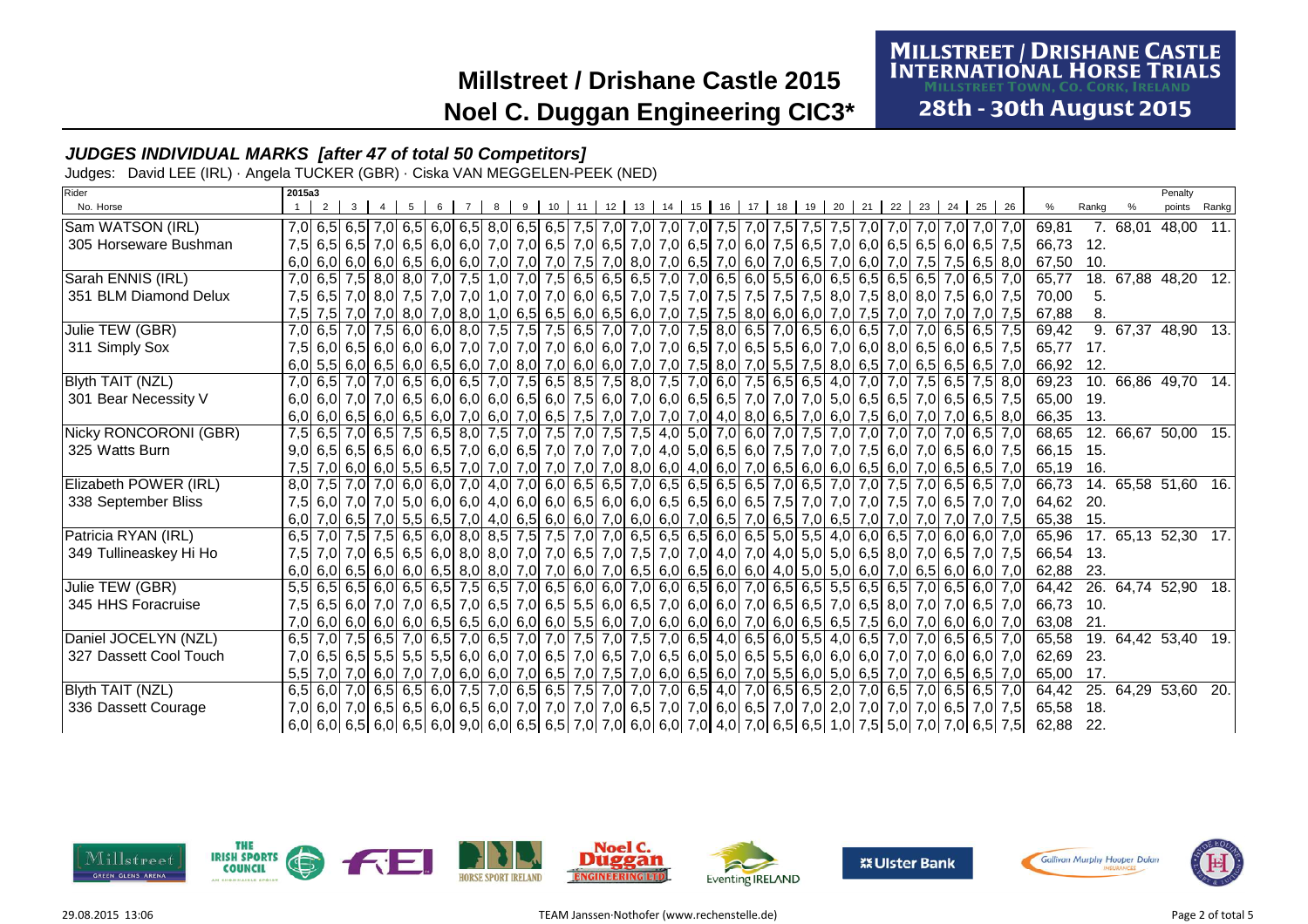# **MILLSTREET / DRISHANE CASTLE<br>INTERNATIONAL HORSE TRIALS**

28th - 30th August 2015

### **JUDGES INDIVIDUAL MARKS [after 47 of total 50 Competitors]**

Judges: David LEE (IRL) · Angela TUCKER (GBR) · Ciska VAN MEGGELEN-PEEK (NED)

| Rider                        | 2015a3 |                |              |   |     |   |  |  |  |                                                                                                                                         |  |  |  |  |             |                                                                                                                                    |       | Penalty             |       |
|------------------------------|--------|----------------|--------------|---|-----|---|--|--|--|-----------------------------------------------------------------------------------------------------------------------------------------|--|--|--|--|-------------|------------------------------------------------------------------------------------------------------------------------------------|-------|---------------------|-------|
| No. Horse                    |        | 2 <sup>1</sup> | $\mathbf{3}$ | 5 | 6 7 | 8 |  |  |  | 9 10 11 12 13 14 15 16 17 18 19 20 21 22                                                                                                |  |  |  |  | 23 24 25 26 | %                                                                                                                                  | Rankg | points              | Rankg |
| Lucy JACKSON (NZL)           |        |                |              |   |     |   |  |  |  |                                                                                                                                         |  |  |  |  |             | 7,5 6,5 7,0 7,5 164,62 21 64,64 53,90 21                                                                                           |       |                     |       |
| 318 Bosun                    |        |                |              |   |     |   |  |  |  |                                                                                                                                         |  |  |  |  |             | 7,0 6,0 6,5 7,0 6,0 7,0 6,0 6,0 6,0 6,0 6,0 6,0 6,0 6,0 6,0 7,0 7,0 6,5 4,0 6,0 7,5 7,0 7,0 7,0 6,5 7,0 6,0 7,0 7,0 7,5 163,85 21. |       |                     |       |
|                              |        |                |              |   |     |   |  |  |  |                                                                                                                                         |  |  |  |  |             | 5,5 6,0 6,5 7,0 6,5 6,5 8,0 163,65 7,0 7,0 6,5 6,0 6,5 7,0 6,0 6,0 6,0 6,5 6,5 7,0 7,0 8,0 6,5 7,0 6,5 6,5 6,5 8,0 163,65          | - 19. |                     |       |
| Luke DREA (IRL)              |        |                |              |   |     |   |  |  |  | 5,5 6,0 7,0 6,5 7,0 6,5 7,0 6,5 6,0 6,5 7,0 6,0 7,5 7,0 6,5 6,5 6,0 6,0 6,5 6,5 6,6 6,0 6,0 6,5 6,5 7,0 6,0 6,5 7,0                     |  |  |  |  |             | 64,62                                                                                                                              |       | 22. 63,33 55,00 22. |       |
| 331 Gorsehill Pearl          |        |                |              |   |     |   |  |  |  | 5,5 7,0 8,0 6,0 7,0 8,0 7,0 6,5 7,0 6,7 8 7,0 8,5 8,5 7,0 7,0 7,0 8,5 7,0 6,5 8,0 6,5 7,0 7,0 6,0 7,0 7,0 6,5 7,0 7,0 8,5 7,0 7,0       |  |  |  |  |             | 66.73                                                                                                                              | - 10. |                     |       |
|                              |        |                |              |   |     |   |  |  |  | 4,0 5,5 6,0 7,0 7,0 6,0 5,5 6,0 5,5 6,0 6,0 6,5 6,0 7,0 6,5 6,0 7,0 6,5 6,0 6,0 6,0 5,5 6,0 5,5 6,0 5,5 6,0 7,0 7,0 6,0 6,0 5,5 6,0     |  |  |  |  |             | 58,65 33.                                                                                                                          |       |                     |       |
| Captain Geoff CURRAN (IRL)   |        |                |              |   |     |   |  |  |  | 7,0 6,5 7,0 6,5 7,0 6,5 6,0 6,0 7,0 5,5 6,5 6,5 6,0 6,0 6,5 6,5 6,5 6,5 6,5 6,5 6,5 6,0 6,5 7,0 6,5 7,0 6,0 7,0 6,0 6,5 7,0             |  |  |  |  |             | 64,42 26 63,21                                                                                                                     |       | 55,20 23.           |       |
| 313 River Derg               |        |                |              |   |     |   |  |  |  | 7,0 7,0 6,5 6,0 5,5 6,0 5,5 6,0 7,0 5,5 7,0 5,5 7,0 6,0 6,0 6,5 6,0 6,0 6,0 5,5 5,5 6,0 6,5 6,0 5,5 6,0 6,0 6,0 6,0 7,0                 |  |  |  |  |             | 60.96                                                                                                                              | - 27. |                     |       |
|                              |        |                |              |   |     |   |  |  |  | 6,0 6,5 6,6 6,6 6,6 6,5 6,5 6,5 6,6 7,0 6,6 7,0 6,0 5,5 6,0 6,5 6,5 6,6 6,6 6,0 6,0 6,0 7,0 6,0 6,0 7,0 6,6 7,0 6,5 6,5 7,0             |  |  |  |  |             | 64,23                                                                                                                              | 18.   |                     |       |
| Lucy LATTA (IRL)             |        |                |              |   |     |   |  |  |  | 6,5 7,0 7,0 6,5 7,0 7,0 6,5 7,0 7,0 8,0 7,0 6,5 6,0 6,0 6,5 6,5 6,5 6,0 4,0 7,0 7,0 6,5 6,0 6,5 6,5 7,0 6,5 6,5 7,0                     |  |  |  |  |             | 65,96                                                                                                                              |       | 15. 63,01 55,50 24. |       |
| 326 DHI Broadway             |        |                |              |   |     |   |  |  |  | 7,0 7,0 6,0 6,0 6,0 6,0 5,0 7,5 7,0 7,0 6,0 5,5 6,0 6,0 5,5 6,0 5,5 6,0 7,0 6,5 6,5 6,5 6,5 6,5 6,5 7,0 6,0 6,5 6,5 6,5                 |  |  |  |  |             | 63,08                                                                                                                              | 22.   |                     |       |
|                              |        |                |              |   |     |   |  |  |  | 5,5 6,0 5,5 6,0 7,0 6,0 7,0 6,0 6,0 6,0 6,0 6,5 6,0 6,0 6,0 5,5 6,0 7,0 4,0 6,5 6,0 6,0 5,0 6,0 7,0 6,0 7,0 6,5 6,0 6,0 6,0 6,0         |  |  |  |  |             | 60,00 29.                                                                                                                          |       |                     |       |
| Ciaran GLYNN (IRL)           |        |                |              |   |     |   |  |  |  | 7,0 6,5 7,0 6,6 7,0 6,0 6,5 6,5 7,0 6,0 6,6 7,0 4,0 6,5 6,5 6,5 6,5 6,5 6,5 7,0 7,0 7,0 4,0 7,0 6,0 7,0 6,5 6,5 7,0                     |  |  |  |  |             | 65,96                                                                                                                              |       | 15. 62,37 56,40 25. |       |
| 310 Gee Que                  |        |                |              |   |     |   |  |  |  | 7,5 5,6 6,0 5,0 5,0 5,5 6,0 5,5 6,0 4,0 6,0 6,0 4,0 7,5 6,0 6,0 6,0 6,0 6,0 7,0 5,5 6,0 5,0 6,0 5,0 7,0 6,0 5,5 7,0                     |  |  |  |  |             | 58.46                                                                                                                              | - 40. |                     |       |
|                              |        |                |              |   |     |   |  |  |  | 5,5 6,0 6,0 5,0 5,0 5,5 6,0 7,0 6,5 6,0 4,5 7,5 6,5 7,0 6,0 7,0 8,0 5,5 6,5 4,0 7,0 5,5 7,0 6,5 6,0 7,0                                 |  |  |  |  |             | 62,69                                                                                                                              | 25.   |                     |       |
| Daniel JOCELYN (NZL)         |        |                |              |   |     |   |  |  |  | 6,0 6,0 7,5 7,0 6,0 6,0 6,0 6,0 5,5 7,0 7,5 7,5 8,0 5,0 6,5 6,5 3,5 6,5 6,5 7,0 5,5 6,5 6,0 7,0 6,5 7,0 7,5                             |  |  |  |  |             | 65,00                                                                                                                              |       | 20. 62,24 56,60 26. |       |
| 302 Beaucatcher              |        |                |              |   |     |   |  |  |  |                                                                                                                                         |  |  |  |  |             | 58,46                                                                                                                              | -41.  |                     |       |
|                              |        |                |              |   |     |   |  |  |  | 5,5 6,0 6,0 6,5 6,0 6,5 6,0 6,5 6,0 6,0 7,0 7,0 7,0 7,0 7,5 6,0 6,0 6,0 3,0 8,0 6,5 6,0 4,0 7,5 6,0 7,0 7,0 6,5 8,0                     |  |  |  |  |             | 63,27                                                                                                                              | 20.   |                     |       |
| Louise BLOOMER (IRL)         |        |                |              |   |     |   |  |  |  | 6,5 6,5 7,0 5,0 7,5 6,5 6,0 6,0 7,0 6,0 7,0 6,0 6,5 6,0 6,0 7,0 5,5 5,0 6,5 7,0 6,0 4,0 6,5 7,0 6,5 6,0 6,0 6,0 6,5                     |  |  |  |  |             | 62,31                                                                                                                              |       | 34. 61,92 57,10 27. |       |
| 352 GFG Hollybrook Sky High  |        |                |              |   |     |   |  |  |  | 7,0 6,5 7,0 5,0 6,5 6,0 6,5 6,0 7,0 6,0 7,0 6,0 6,0 6,0 6,0 6,5 5,0 6,0 6,0 6,0 6,0 6,0 5,0 6,5 7,0 6,5 6,0 6,0 7,0                     |  |  |  |  |             | 61,54                                                                                                                              | - 25. |                     |       |
|                              |        |                |              |   |     |   |  |  |  | 7,5 6,5 6,6 6,0 7,0 6,0 7,0 6,0 7,0 7,0 7,0 6,5 6,0 6,0 6,0 6,0 4,0 6,0 5,0 6,5 5,5 6,0 4,0 6,0 6,0 7,0 6,0 7,0 6,0 7,0                 |  |  |  |  |             | 61,92                                                                                                                              | 26.   |                     |       |
| John Paul SHEFFIELD (GBR)    |        |                |              |   |     |   |  |  |  | 4,0 6,5 7,5 6,5 7,5 6,5 7,0 6,0 7,0 4,0 6,5 6,0 6,5 7,0 7,0 6,0 6,0 6,0 7,5 7,0 4,0 5,5 6,5 5,5 7,0 6,0 5,5 7,0                         |  |  |  |  |             | 62,50                                                                                                                              |       | 33. 61,79 57,30 28. |       |
| 333 Gulfstream               |        |                |              |   |     |   |  |  |  | 3,0 6,0 6,5 7,0 6,5 7,0 6,5 6,0 6,0 5,5 6,5 6,5 6,0 6,0 6,0 7,0 6,0 7,0 7,0 7,0 7,0 4,0 6,0 6,5 5,0 7,0 6,0 5,5 7,5                     |  |  |  |  |             | 60,00                                                                                                                              | -31.  |                     |       |
|                              |        |                |              |   |     |   |  |  |  | 4,0 6,5 6,5 6,6 7,0 6,5 7,0 6,6 7,0 6,0 5,5 6,0 6,5 7,0 6,5 6,5 7,0 6,5 6,5 6,5 6,0 4,0 7,0 7,0 5,0 7,5 6,0 6,0 7,0                     |  |  |  |  |             | 62,88                                                                                                                              | 23.   |                     |       |
| Nick GAUNTLETT (GBR)         |        |                |              |   |     |   |  |  |  | 6,5 5,6 7,0 7,0 6,0 5,5 5,5 5,5 5,5 7,5 7,5 6,0 6,0 6,5 7,0 6,5 6,5 6,5 6,6 6,0 6,0 6,5 7,0 6,0 6,5 6,0 6,5 7,0                         |  |  |  |  |             | 63,85                                                                                                                              |       | 28. 61,41 57,90 29. |       |
| 329 El Grado                 |        |                |              |   |     |   |  |  |  | 6,5 6,0 6,5 7,0 6,5 6,0 6,0 6,0 5,5 7,0 7,0 6,0 5,5 6,0 6,0 6,5 7,0 6,5 7,0 6,5 6,0 6,0 6,0 5,0 6,0 6,5 6,0 6,0 7,0                     |  |  |  |  |             | 61,54                                                                                                                              | 25.   |                     |       |
|                              |        |                |              |   |     |   |  |  |  | 6,0 6,0 5,5 6,0 6,0 6,0 6,0 6,0 7,0 6,5 6,5 6,5 6,5 6,5 6,5 6,5 6,0 6,0 6,5 6,5 6,0 6,0 6,0 6,0 5,5 5,5 6,0 5,5 6,6 6,0 5,0 7,0         |  |  |  |  |             | 58,85                                                                                                                              | 32.   |                     |       |
| Nicola ENNIS (IRL)           |        |                |              |   |     |   |  |  |  | 6,0 6,5 7,0 7,0 6,5 6,0 6,5 6,6 6,6 6,0 7,0 7,0 6,0 6,5 6,5 6,5 6,6 6,0 6,0 7,0 6,0 7,0 6,0 2,0 6,5 7,0 6,5 6,0 6,0 7,0                 |  |  |  |  |             | 62.88                                                                                                                              |       | 31. 61,28 58,10 30. |       |
| 332 Westwinds Jack of Hearts |        |                |              |   |     |   |  |  |  | 7,5 7,0 8,0 7,0 8,0 7,0 8,0 6,0 6,0 6,5 6,0 7,0 6,5 6,0 6,0 6,0 6,0 6,0 6,0 6,5 6,0 6,5 6,0 5,0 3,0 6,0 7,0 6,0 6,0 6,0 7,0 7,0 6,0 7,0 |  |  |  |  |             | 62,69                                                                                                                              | 24.   |                     |       |
|                              |        |                |              |   |     |   |  |  |  |                                                                                                                                         |  |  |  |  |             | 58,27                                                                                                                              | 34.   |                     |       |









Noel C.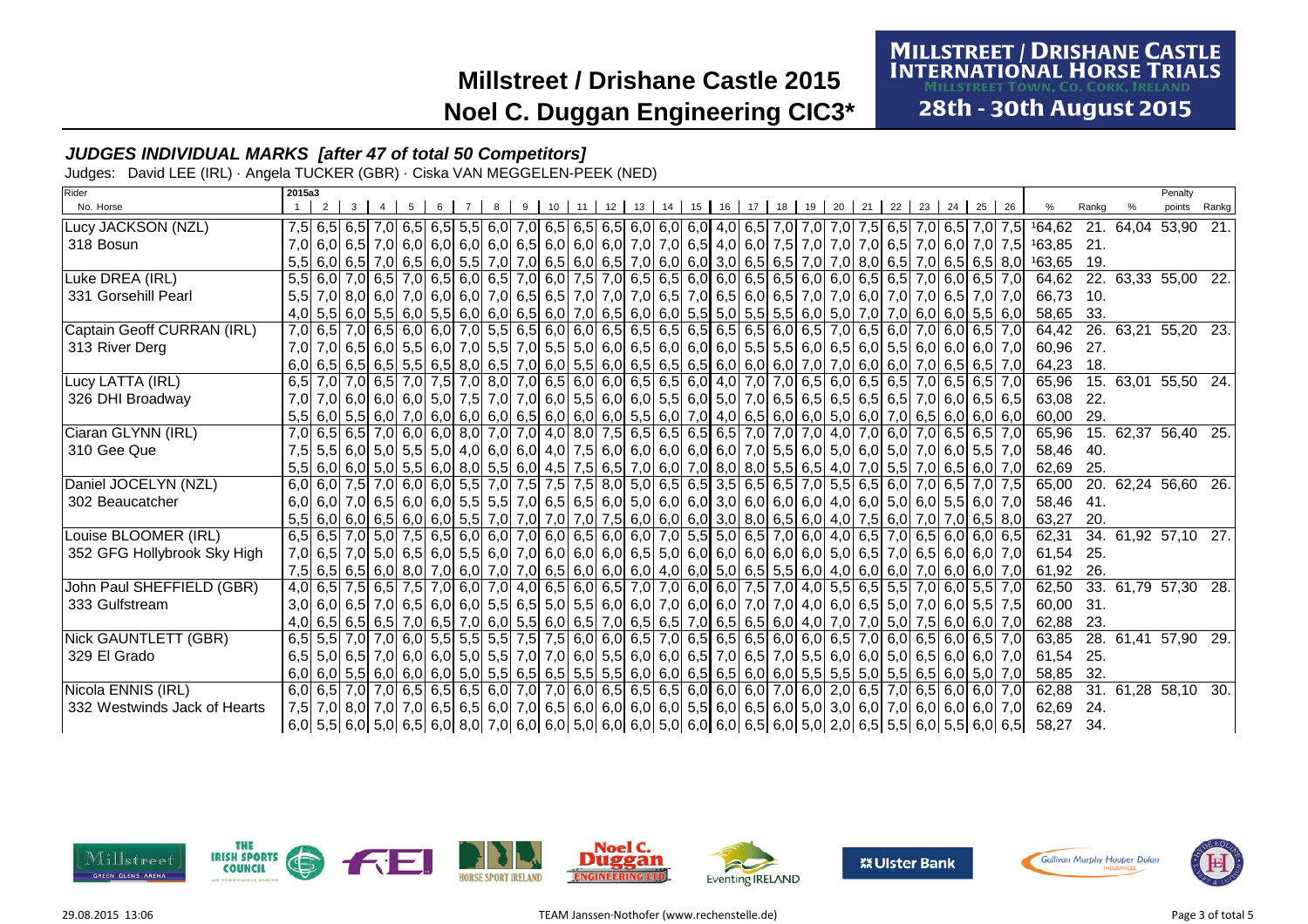# **MILLSTREET / DRISHANE CASTLE<br>INTERNATIONAL HORSE TRIALS**

28th - 30th August 2015

### **JUDGES INDIVIDUAL MARKS [after 47 of total 50 Competitors]**

Judges: David LEE (IRL) · Angela TUCKER (GBR) · Ciska VAN MEGGELEN-PEEK (NED)

| Rider                   | 2015a3 |                                                                                                                                     |                 |                |     |   |  |  |  |                        |  |          |  |             |  |          |                                                                                                                                |       | Penalty                   |       |
|-------------------------|--------|-------------------------------------------------------------------------------------------------------------------------------------|-----------------|----------------|-----|---|--|--|--|------------------------|--|----------|--|-------------|--|----------|--------------------------------------------------------------------------------------------------------------------------------|-------|---------------------------|-------|
| No. Horse               |        | 2 <sup>1</sup>                                                                                                                      | $3 \mid 4 \mid$ | 5 <sub>1</sub> | 6 7 | 8 |  |  |  | 9 10 11 12 13 14 15 16 |  | 17 18 19 |  | 20 21 22 23 |  | 24 25 26 |                                                                                                                                | Rankg | points                    | Rankg |
| <b>Blyth TAIT (NZL)</b> |        | 4,0 7,0 7,0 5,0 6,0 7,5 6,0 6,5 6,0 7,5 6,0 7,5 7,0 6,0 8,0 7,5 4,0 5,5 6,5 3,5 7,0 5,0 6,0 6,0 7,5 6,0 7,5 6,0 6,5 7,5             |                 |                |     |   |  |  |  |                        |  |          |  |             |  |          | 62,50                                                                                                                          |       | 32. 61,09 58,40 31.       |       |
| 319 Xanthus III         |        | 4,0 6,5 6,5 6,5 5,5 6,0 6,0 5,5 6,0 6,5 6,0 7,0 6,5 5,0 6,0 6,0 5,5 5,0 6,0 5,0 5,0 5,0 6,0 6,0 6,0 6,0 6,0 6,0 5,0 7,0             |                 |                |     |   |  |  |  |                        |  |          |  |             |  |          | 58,85 36.                                                                                                                      |       |                           |       |
|                         |        | 4,0 7,0 7,0 6,0 7,0 6,0 7,0 6,0 7,0 6,0 7,0 7,0 7,0 7,0 7,0 7,0 4,0 6,0 6,0 3,0 6,5 5,5 6,0 7,0 7,0 6,0 7,0 6,0 7,0 6,0 7,0         |                 |                |     |   |  |  |  |                        |  |          |  |             |  |          | 61,92 26.                                                                                                                      |       |                           |       |
| Daniel JOCELYN (NZL)    |        | 6,0 6,5 7,0 7,0 7,0 6,5 5,0 5,5 6,0 5,5 6,0 6,5 6,0 6,0 6,5 6,5 6,5 6,0 6,5 6,5 6,5 6,5 6,5 6,5 6,5 6,0 6,5 6,0 6,0 7,0             |                 |                |     |   |  |  |  |                        |  |          |  |             |  |          | 63,08                                                                                                                          |       | 30. 61,03 58,50 32.       |       |
| 353 Phoenix L           |        | 6,5 6,0 6,5 7,0 6,5 6,0 5,0 5,0 6,5 7,0 6,5 7,0 5,0 6,0 7,0 6,5 5,5 6,0 6,0 6,0 6,0 5,5 6,0 5,0 5,0 6,5 6,0 5,5 7,0                 |                 |                |     |   |  |  |  |                        |  |          |  |             |  |          | 60,77                                                                                                                          | -28.  |                           |       |
|                         |        |                                                                                                                                     |                 |                |     |   |  |  |  |                        |  |          |  |             |  |          | 59,23 31.                                                                                                                      |       |                           |       |
| Elizabeth POWER (IRL)   |        | 5,0 3,5 6,5 6,0 7,0 6,5 9,0 7,5 6,5 7,0 7,0 6,5 6,5 6,5 4,0 6,0 7,0 7,5 7,0 3,5 6,5 6,0 7,0 6,5 6,0 7,0                             |                 |                |     |   |  |  |  |                        |  |          |  |             |  |          |                                                                                                                                |       | 63,65 29. 60,51 59,20 33. |       |
| 308 Soladoun            |        | 4,0 3,0 5,0 5,0 5,5 5,5 5,5 7,0 6,0 6,5 6,0 7,0 6,0 6,5 6,0 4,0 7,0 6,0 6,0 6,0 6,0 5,0 6,0 5,0 6,0 6,0 6,0 6,0 7,0                 |                 |                |     |   |  |  |  |                        |  |          |  |             |  |          | 56,92 44.                                                                                                                      |       |                           |       |
|                         |        | 3,5 3,5 6,0 6,0 6,0 6,5 6,0 8,0 7,0 7,0 7,0 7,0 7,0 6,0 6,0 5,0 6,5 8,0 6,5 5,0 3,0 7,0 5,0 7,0 6,0 6,0 7,0                         |                 |                |     |   |  |  |  |                        |  |          |  |             |  |          | 60,96 28.                                                                                                                      |       |                           |       |
| Ciaran GLYNN (IRL)      |        | 6,0 7,0 7,0 6,5 6,5 6,5 6,6 6,6 6,6 6,6 6,0 6,0 6,0 6,5 6,5 6,0 6,5 6,0 6,6 6,0 6,5 6,5 3,0 6,0 6,5 6,5 6,5 6,6 6,5 6,5 6,5 6,6     |                 |                |     |   |  |  |  |                        |  |          |  |             |  |          | 61,35                                                                                                                          |       | 35. 60,06 59,90 34.       |       |
| 341 November Night      |        | 6,5 7,0 6,5 6,0 6,0 6,0 6,0 6,0 6,0 6,0 6,0 4,0 5,0 6,0 6,0 6,0 7,0 5,0 6,5 7,0 6,5 2,0 6,0 6,5 6,5 6,6 6,0 7,0 7,0                 |                 |                |     |   |  |  |  |                        |  |          |  |             |  |          | 59,42 34.                                                                                                                      |       |                           |       |
|                         |        | $6,0$ 6,5 7,0 5,5 7,0 6,5 6,0 6,0 6,0 6,0 6,5 5,5 5,0 6,0 5,5 6,0 6,5 4,0 6,0 6,0 6,0 6,5 1,0 6,5 6,0 7,0 6,5 6,5 7,0               |                 |                |     |   |  |  |  |                        |  |          |  |             |  |          | 59,42 30.                                                                                                                      |       |                           |       |
| Michael O'TOOLE (IRL)   |        | 6,5 6,5 7,0 6,5 6,5 6,5 6,0 6,5 8,0 7,5 7,0 7,0 7,0 6,5 6,5 6,0 6,5 7,0 5,0 6,0 4,0 6,0 6,0 7,0 6,0 6,5 7,0                         |                 |                |     |   |  |  |  |                        |  |          |  |             |  |          |                                                                                                                                |       | 64,62 22. 59,74 60,40 35. |       |
| 330 Greenfort Endeavour |        | 5,0 7,0 6,0 6,5 6,0 6,0 6,0 6,0 7,0 7,0 6,5 6,0 6,0 5,5 6,0 5,5 6,0 5,0 6,0 7,0 6,0 5,5 4,0 6,0 4,0 6,5 6,0 6,0 6,0 6,5             |                 |                |     |   |  |  |  |                        |  |          |  |             |  |          | 59,62 33.                                                                                                                      |       |                           |       |
|                         |        | 4,5 5,0 5,0 5,0 5,0 6,0 6,0 6,0 5,5 6,5 6,5 6,6 6,0 6,0 6,5 5,5 5,0 6,5 5,5 6,5 4,5 5,0 4,0 6,0 4,0 6,0 5,0 5,0 5,0 6,0             |                 |                |     |   |  |  |  |                        |  |          |  |             |  |          | 55,00                                                                                                                          | 41.   |                           |       |
| Fraser DUFFY (IRL)      |        | 5,5 7,6 7,0 7,0 8,0 7,0 6,5 7,6 7,5 7,5 7,6 7,0 6,5 1,0 6,0 4,0 7,0 4,0 5,0 4,0 6,5 6,0 7,0 6,5 4,5 7,0                             |                 |                |     |   |  |  |  |                        |  |          |  |             |  |          | 160,77                                                                                                                         |       | 36. 59,10 61,40 36.       |       |
| 320 Fernhill Revelation |        |                                                                                                                                     |                 |                |     |   |  |  |  |                        |  |          |  |             |  |          | 5,0 7,5 7,0 7,0 7,5 7,0 7,5 6,0 7,6 6,0 7,0 7,5 7,0 6,5 7,0 6,5 7,0 2,0 4,0 5,0 6,5 4,0 4,0 5,0 5,0 6,0 7,5 6,5 4,0 7,0 159,23 | 35.   |                           |       |
|                         |        | 5,0 7,0 7,5 7,0 8,5 7,5 7,6 6,0 7,0 7,0 6,5 6,5 6,5 6,5 1,0 5,0 5,0 5,5 4,0 4,0 5,0 5,0 4,0 6,0 6,0 4,0 7,0                         |                 |                |     |   |  |  |  |                        |  |          |  |             |  |          | 157,31                                                                                                                         | 35.   |                           |       |
| Blyth TAIT (NZL)        |        | 6,0 6,0 6,5 7,0 6,0 5,5 5,0 6,0 7,0 6,5 7,0 7,0 6,5 7,0 7,0 6,5 6,0 6,0 5,0 6,0 6,5 6,0 2,0 5,5 6,0 7,0 6,0 6,0 7,0                 |                 |                |     |   |  |  |  |                        |  |          |  |             |  |          | 60,38                                                                                                                          |       | 38. 58,72 61,90 37.       |       |
| 356 Leo Distinction     |        | 6,0 6,5 7,0 6,0 6,0 6,0 6,0 4,0 5,0 6,5 5,5 7,0 6,5 6,0 5,5 6,5 6,5 7,0 7,0 7,0 6,5 3,0 6,0 6,5 7,0 6,0 5,5 7,0                     |                 |                |     |   |  |  |  |                        |  |          |  |             |  |          | 60,19                                                                                                                          | 30.   |                           |       |
|                         |        | 5,0 5,5 6,5 6,0 5,5 6,0 5,5 6,0 5,0 5,0 6,5 6,0 6,5 6,5 6,5 6,5 6,0 5,0 5,6 4,0 6,5 6,0 6,0 5,5 6,0 5,5 6,0 6,0 6,0 6,0 7,0         |                 |                |     |   |  |  |  |                        |  |          |  |             |  |          | 55,58                                                                                                                          | 39.   |                           |       |
| Romy BOLGER (IRL)       |        | 6,5 6,6 6,0 6,0 6,0 6,5 6,0 6,5 7,0 6,5 7,0 6,5 6,0 6,0 7,0 6,0 6,0 4,0 6,5 6,0 6,0 2,0 6,0 7,0 6,0 6,0 6,0 6,0 6,0                 |                 |                |     |   |  |  |  |                        |  |          |  |             |  |          | 59,81                                                                                                                          | 40.   | 58,65 62,00               | 38.   |
| 344 Rising Storm        |        | 7,0 6,5 6,5 6,6 6,0 6,0 6,0 6,6 7,0 6,5 7,0 6,5 6,0 7,0 7,0 6,5 6,0 5,0 5,5 6,0 6,0 3,0 5,5 7,0 6,0 6,0 6,0 6,0 6,5                 |                 |                |     |   |  |  |  |                        |  |          |  |             |  |          | 60.77                                                                                                                          | 29.   |                           |       |
|                         |        | 6,0 5,5 6,0 6,0 6,0 6,0 6,5 6,5 6,6 7,0 6,0 6,0 4,5 6,0 6,0 6,0 6,0 5,0 5,5 3,5 6,0 5,0 5,0 5,0 6,0 6,0 6,0 6,0 5,5 5,5 6,0         |                 |                |     |   |  |  |  |                        |  |          |  |             |  |          | 55,38                                                                                                                          | 40.   |                           |       |
| Katherine COLEMAN (USA) |        | 6,5 6,5 6,6 6,0 5,5 6,0 6,5 6,0 6,5 6,0 6,5 6,0 6,6 5,0 6,0 5,0 6,0 6,0 6,0 6,5 5,0 6,0 5,5 6,0 6,5 6,0 6,5 6,0 6,0 6,5 6,0 6,6     |                 |                |     |   |  |  |  |                        |  |          |  |             |  |          | 60,38                                                                                                                          | 39.   | 58,40 62,40 39.           |       |
| 316 Longwood            |        | 7,0 5,5 6,0 6,0 6,0 5,0 5,0 6,0 5,0 6,0 6,0 6,0 6,0 6,5 6,0 5,5 6,0 6,0 5,0 6,0 6,0 6,0 6,0 5,5 6,0 6,5 6,0 5,5 6,0 7,0             |                 |                |     |   |  |  |  |                        |  |          |  |             |  |          | 58,85                                                                                                                          | - 36. |                           |       |
|                         |        | 6,0 5,5 5,5 5,5 5,5 5,5 5,5 6,0 5,0 5,0 5,0 5,5 6,0 6,0 6,0 5,0 6,0 6,0 6,0 4,0 5,5 6,0 6,0 6,0 6,0 6,0 6,0 5,5 5,5 5,5 6,0         |                 |                |     |   |  |  |  |                        |  |          |  |             |  |          | 55,96 38.                                                                                                                      |       |                           |       |
| Julia NORMAN (GBR)      |        | 6,5 6,0 6,0 6,0 6,0 6,0 6,0 6,0 6,5 3,0 6,0 5,5 7,0 6,5 5,5 6,0 6,0 6,0 6,5 5,5 6,0 6,0 6,0 6,0 6,5 6,5 6,0 6,0 6,0 6,0             |                 |                |     |   |  |  |  |                        |  |          |  |             |  |          | 59.81                                                                                                                          | 40.   | 57,76 63,40               | 40.   |
| 348 Leamhchoill Drifter |        | 6,5 6,6 6,0 6,0 6,0 6,0 6,0 6,6 4,0 5,5 5,5 7,0 6,0 5,5 6,0 6,0 3,0 6,0 5,5 6,0 5,0 6,0 7,0 7,0 6,0 6,0 6,0 6,0                     |                 |                |     |   |  |  |  |                        |  |          |  |             |  |          | 58,65                                                                                                                          | 39.   |                           |       |
|                         |        | 5,0 5,0 5,0 5,0 5,0 5,5 6,0 5,5 6,0 6,0 4,0 5,5 5,0 6,0 6,5 5,0 5,0 5,0 6,0 4,0 6,0 4,5 6,0 5,0 6,0 5,0 6,0 5,5 6,0 5,5 6,0 5,5 6,0 |                 |                |     |   |  |  |  |                        |  |          |  |             |  |          | 54,81                                                                                                                          | 42.   |                           |       |













Noel C.

**Duggan**